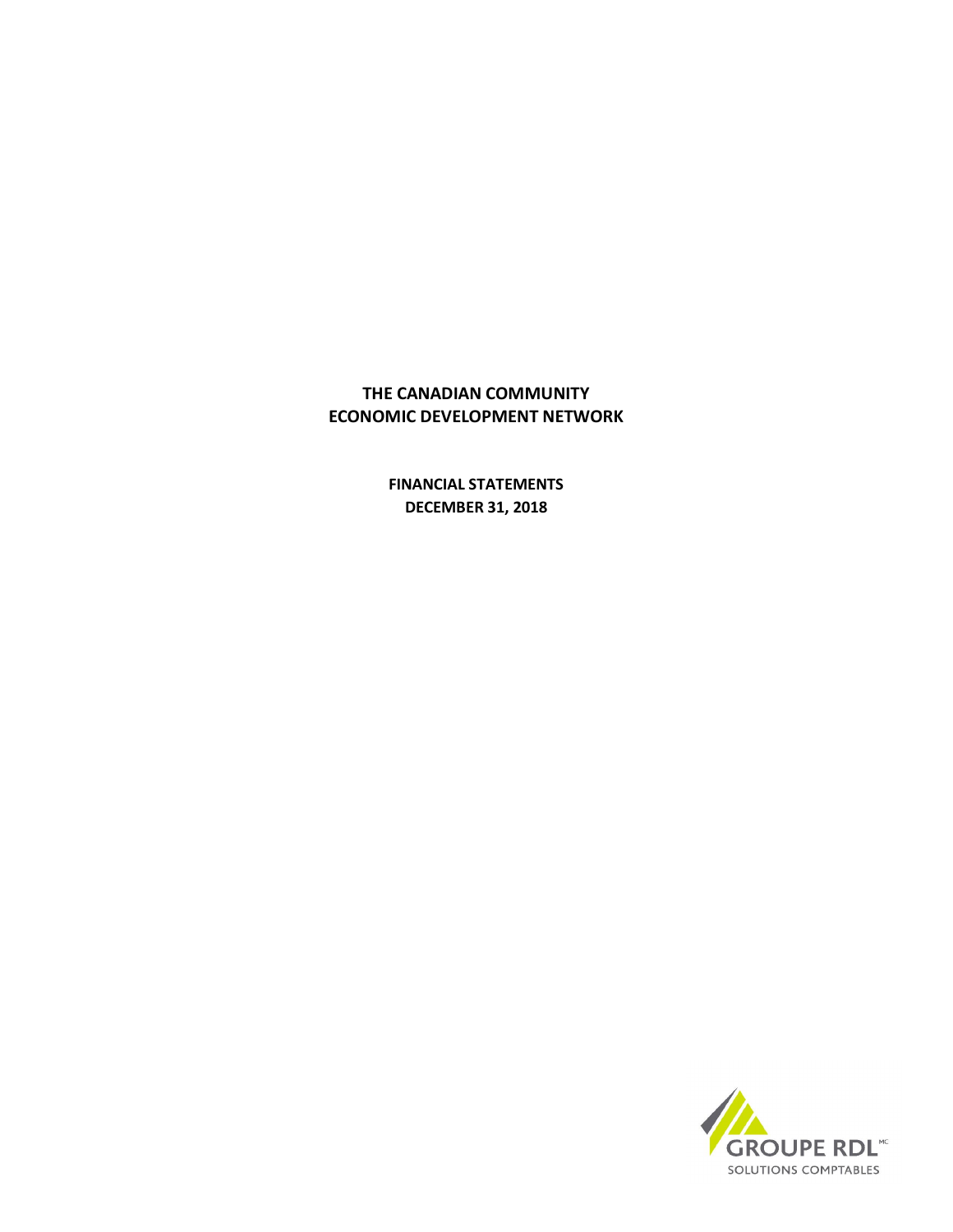

450, boulevard des Bois-Francs Nord Victoriaville (Québec) G6P 1H3 Tél.: 819 758-1544 - Téléc.: 819 758-6467

grouperdl.ca

# **INDEPENDENT AUDITOR'S REPORT**

# To the directors **THE CANADIAN COMMUNITY ECONOMIC DEVELOPMENT NETWORK**

# **Opinion**

We have audited the financial statements of THE CANADIAN COMMUNITY ECONOMIC DEVELOPMENT NETWORK (« the Organization »), which comprise the balance sheets as at December 31, 2018, and the statements of income, of changes in net assets and cash flows for the year then ended, and notes to the financial statements, including a summary of significant accounting policies.

In our opinion, except for the effects of the matter describded in the « Basis for Qualified Opinion » paragraphs, the accompanying financial statements present fairly, in all material respects, the financial position of the the Organization as at December 31, 2018, and its financial performance and its cash flows for the year then ended in accordance with Canadian Accounting Standards for non-profit organizations.

# **Basis for Opinion**

We conducted our audit in accordance with Canadian generally accepted auditing standards. Our responsibilities under those standards are further described in the *Auditor's Responsibilities for the Audit of the Financial Statements* section of our report. We are independent of the Organization in accordance with the ethical requirements that are relevant to our audit of the financial statements in Canada, and we have fulfilled our other ethical responsibilities in accordance with these requirements. We believe that the audit evidence we have obtained is sufficient and appropriate to provide a basis for our opinion.

# **Responsibilities of Management for the Financial Statements**

Management is responsible for the preparation and fair presentation of the financial statements in accordance with Canadian Accounting Standards for non-profit organizations, and for such internal control as management determines is necessary to enable the preparation of financial statements that are free from material misstatement, whether due to fraud or error.

In preparing the financial statements, management is responsible for assessing the Organization's ability to continue as a going concern, disclosing, as applicable, matters related to going concern and using the going concern basis of accounting unless management either intends to liquidate the Organization or to cease operations, or has no realistic alternative but to do so.

Those charged with management are responsible for overseeing the Organization's financial reporting process.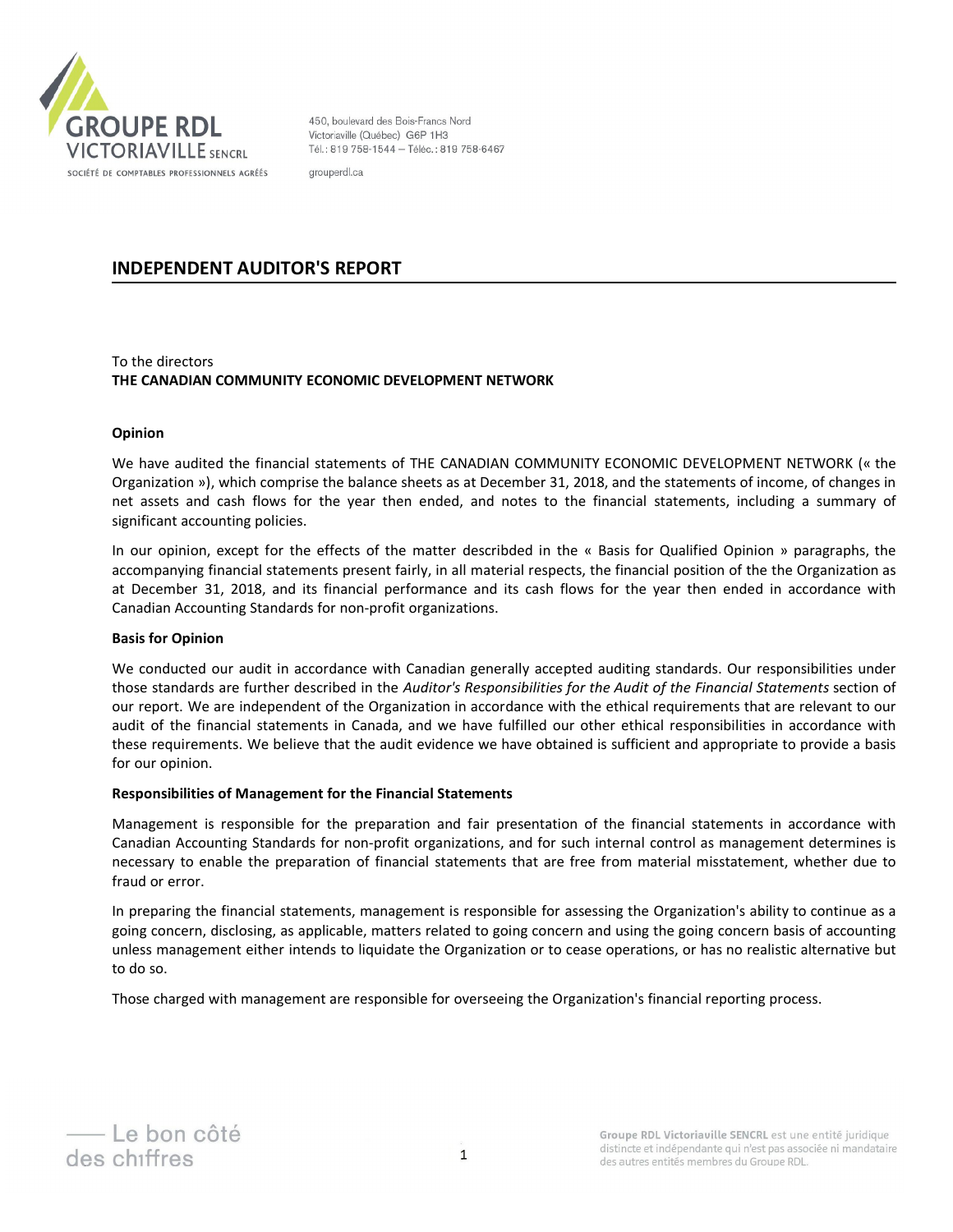#### **Auditor's Responsibilities for the Audit of the Financial Statements**

Our objectives are to obtain reasonable assurance about whether the financial statements as a whole are free from material misstatement, whether due to fraud or error, and to issue an auditor's report that includes our opinion. Reasonable assurance is a high level of assurance, but is not a guarantee that an audit conducted in accordance with Canadian generally accepted auditing standards will always detect a material misstatement when it exists. Misstatements can arise from fraud or error and are considered material if, individually or in the aggregate, they could reasonably be expected to influence the economic decisions of users taken on the basis on the financial statements.

As part of an audit in accordance with Canadian generally accepted auditing standards, we exercise professional judgment and maintain professional skepticism throughout the audit. We also:

- · Identifiy and assess the risks of material misstatement of the financial statements, whether due to fraud or error, design and perform audit procedures responsive to those risks, and obtain audit evidence that is sufficient and appropriate to provide a basis for our opinion. The risk of not detecting a material misstatement resulting from fraud is higher than for one resulting from error, as fraud may involve collusion, forgery, intentional omissions, misrepresentations, or the override of internal control;
- · Obtain an understanding of internal control relevant to the audit in order to design audit procedures that are appropriate in the circumstances, but not for the purpose of expressing an opinion on the effectiveness of the Organization's internal control;
- · Evaluate the appropriateness of accounting policies used and the reasonableness of accounting estimates and related disclosures mady by management;
- · Conclude on the appropriateness of management's use of the going concern basis of accounting and, based on the audit evidence obtained, whether a material uncertainty exists related to events or conditions that may cast significant doubt on the Organization's ability to continue as a going concern. If we concluded that a material uncertainty exists, we are required to draw attention in our auditor's report to the related disclosures in the financial statements or, if such disclosures are inadequate, to modify our opinion. Our conclusions are based on the audit evidence obtained up to the date of our auditors' report. However, future events or conditions may cause the Organization to cease to continue as a going concern;
- · Evaluate to overall presentation, structure and content of the financial statements, including the disclosures, and whether the financial statements represent the underlying transactions and events in a manner that achieves fair presentation.

Groupe RDL Victoriaville SENCRL est une entité juridique distincte et indépendante qui n'est pas associée ni mandataire des autres entités membres du Groupe RDL.

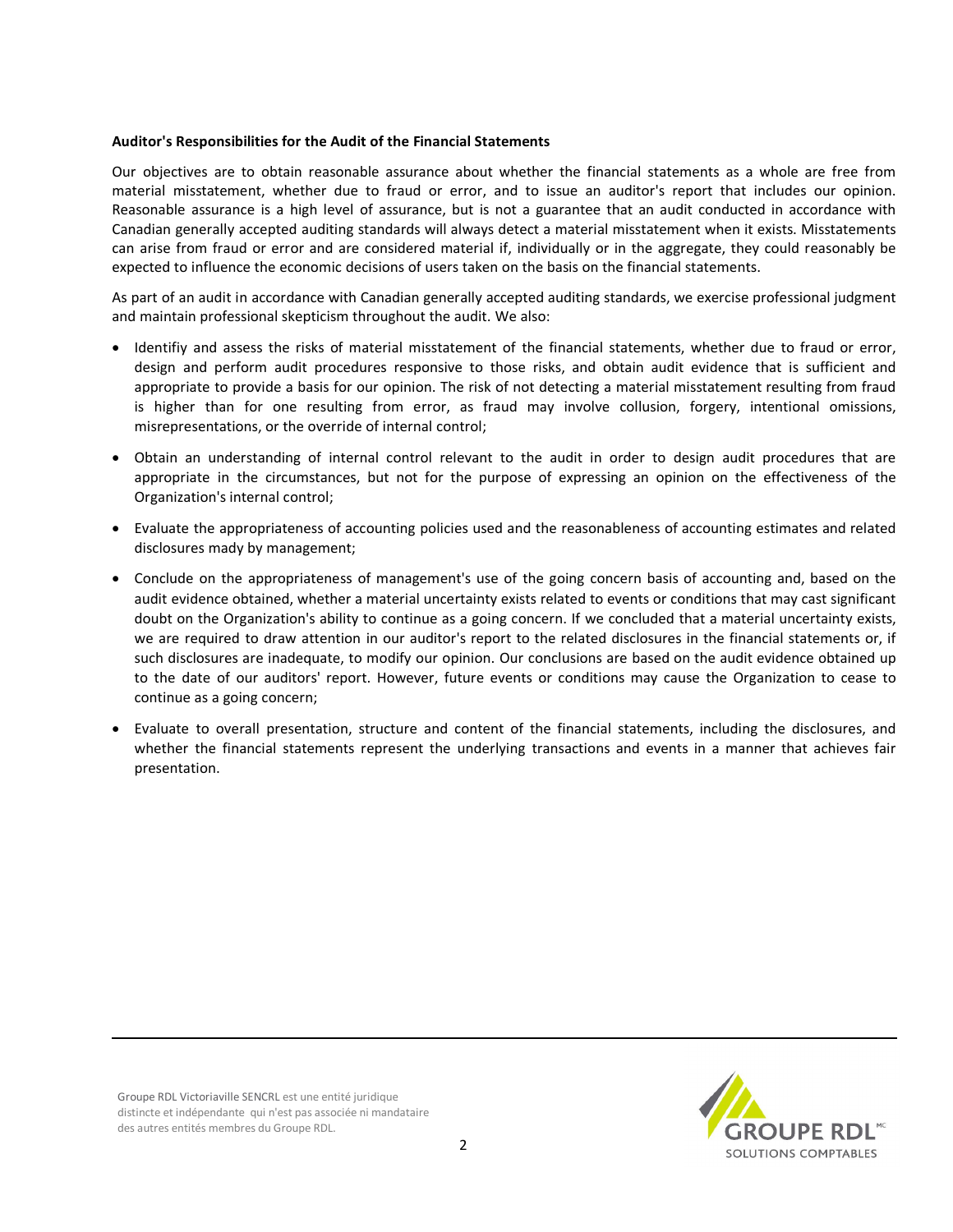We communicate with those charged with management the expected extent and timing of our audit work and our significant observations, including all important deficiencies in the Organization's internal control that we could have noted during our audit.

Groupe RDL dictorianalle servers

Groupe RDL Victoriaville SENCRL *<sup>1</sup>* Société de comptables professionnels agréés

Victoriaville, May 24, 2019

Groupe RDL Victoriaville SENCRL est une entité juridique distincte et indépendante qui n'est pas associée ni mandataire des autres entités membres du Groupe RDL.



*<sup>1</sup>* Joël Minville, CPA auditor, CA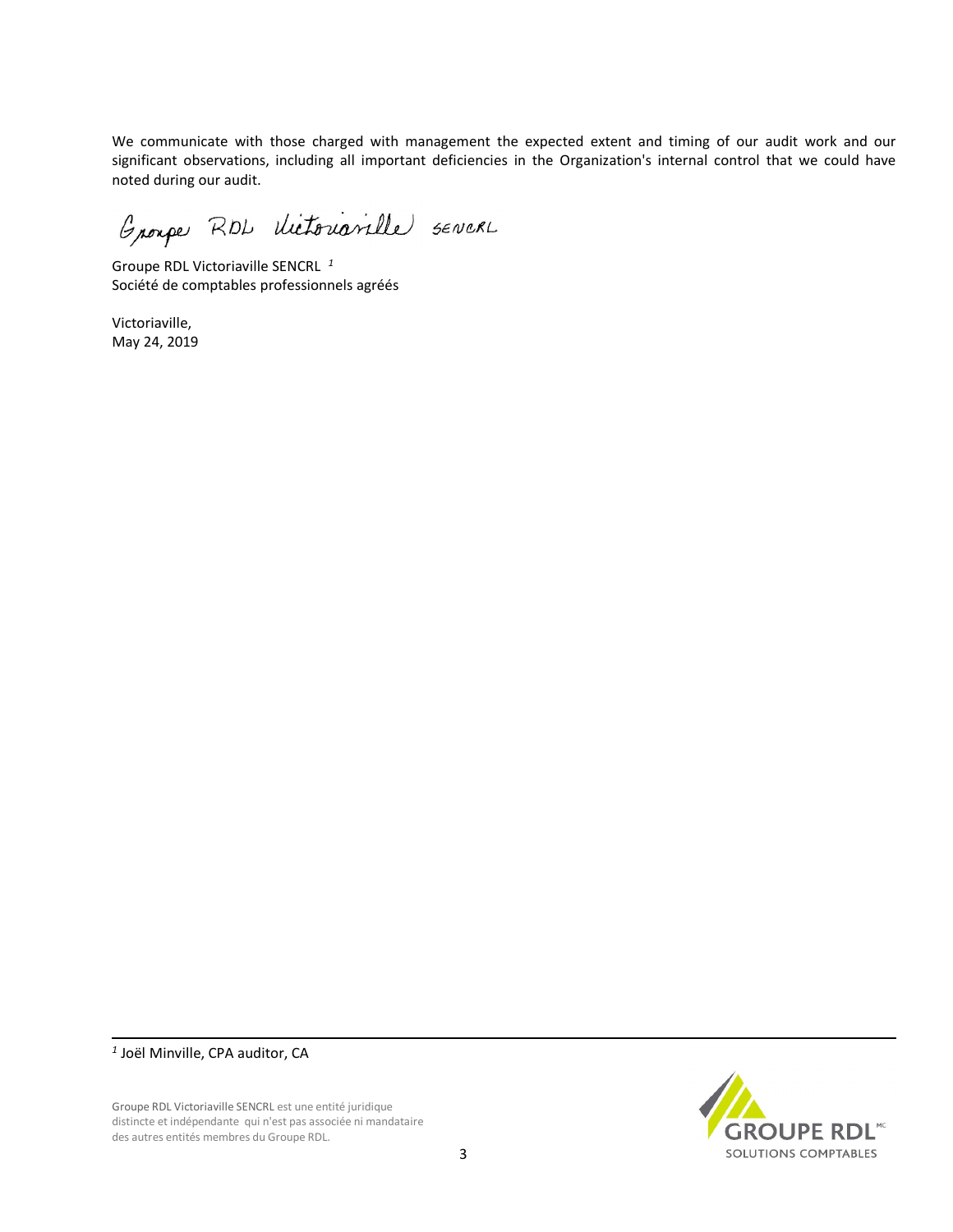| <b>Statement of Income</b>                 |                  |           |
|--------------------------------------------|------------------|-----------|
| For the year ended December 31             | 2018             | 2017      |
|                                            |                  |           |
| <b>REVENUE</b>                             |                  |           |
| <b>Grants and contribution agreements:</b> |                  |           |
| Government contributions                   | \$<br>943,690 \$ | 793,399   |
| Community/Charitable sector                | 873,559          | 1,019,284 |
| Other grants and contribution agreements   | 11,286           | 15,800    |
| <b>Earned and unrestricted income:</b>     |                  |           |
| Events                                     | 210,142          | 229,616   |
| <b>Contracted services</b>                 | 20,597           | 30,136    |
| Memberships                                | 39,557           | 41,433    |
| Donations and other revenues               | 8,225            | 11,890    |
| Interest                                   | 4,547            | 2,295     |
|                                            | 2,111,603        | 2,143,853 |
| <b>CHARGES</b>                             |                  |           |
| Direct project costs (schedule A)          | 857,383          | 1,085,503 |
| Board, committees and members (schedule B) | 23,696           | 33,582    |
| Staff costs (schedule C)                   | 987,106          | 803,405   |
| Administration (schedule D)                | 167,260          | 143,305   |
| Amortization of capital assets             | 3,006            | 1,347     |
|                                            | 2,038,451        | 2,067,142 |
|                                            |                  |           |
| <b>SURPLUS OF REVENUE OVER EXPENSES</b>    | \$<br>73,152 \$  | 76,711    |

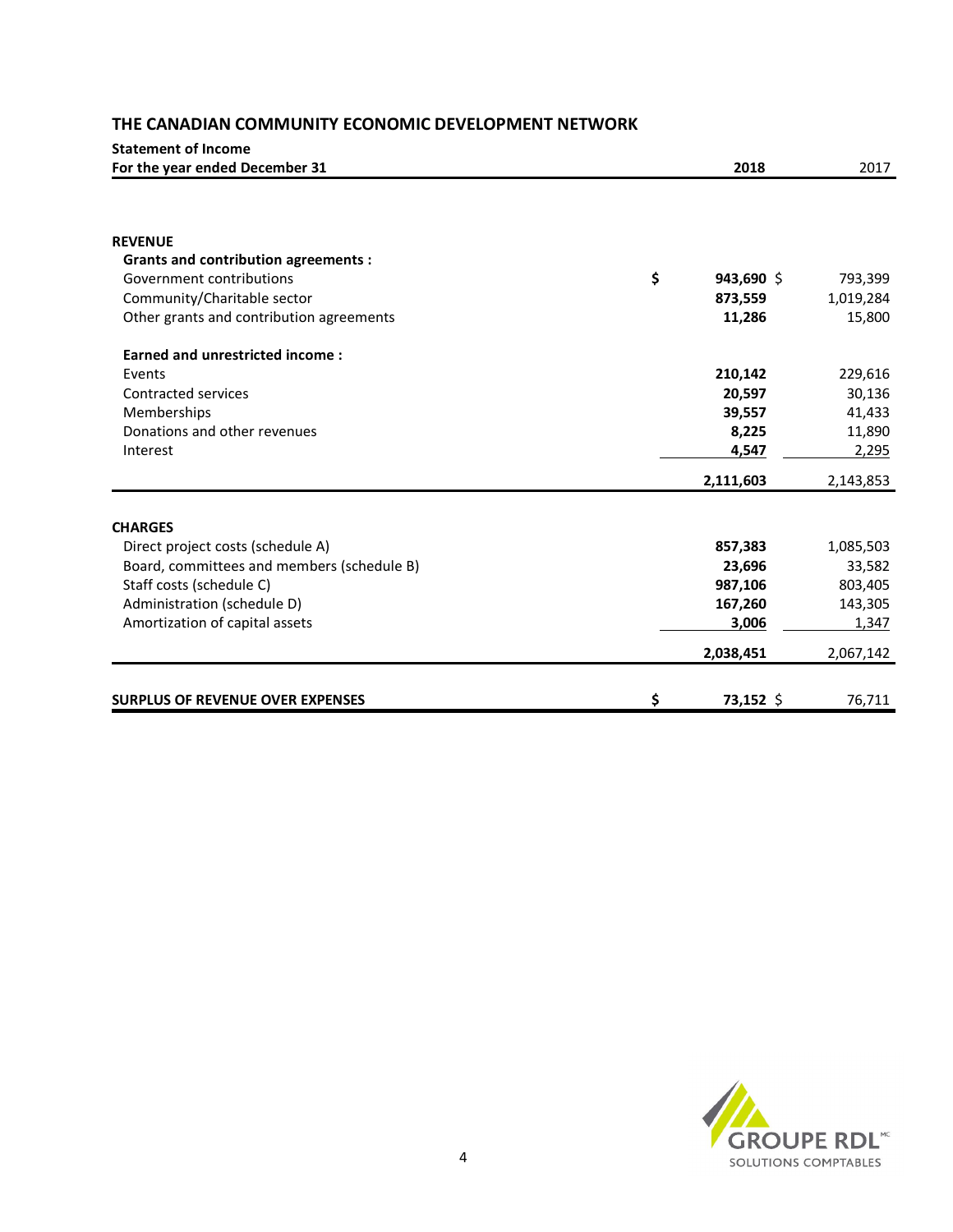**Statement of changes in net assets**

**For the year ended December 31 2018** 2017

# **Invested in capital Restricted assets Unrestricted Total** Total **BALANCE, BEGINNING OF YEAR \$ 239,234 \$ 3,475 \$ - \$ 242,709** \$ 165,998 **Surplus of revenue over expenses 69,749 (3,006) 6,409 73,152** 76,711 **Investments in capital assets - 6,409 (6,409) -** - **BALANCE, END OF YEAR \$ 308,983 \$ 6,878 \$ - \$ 315,861** \$ 242,709

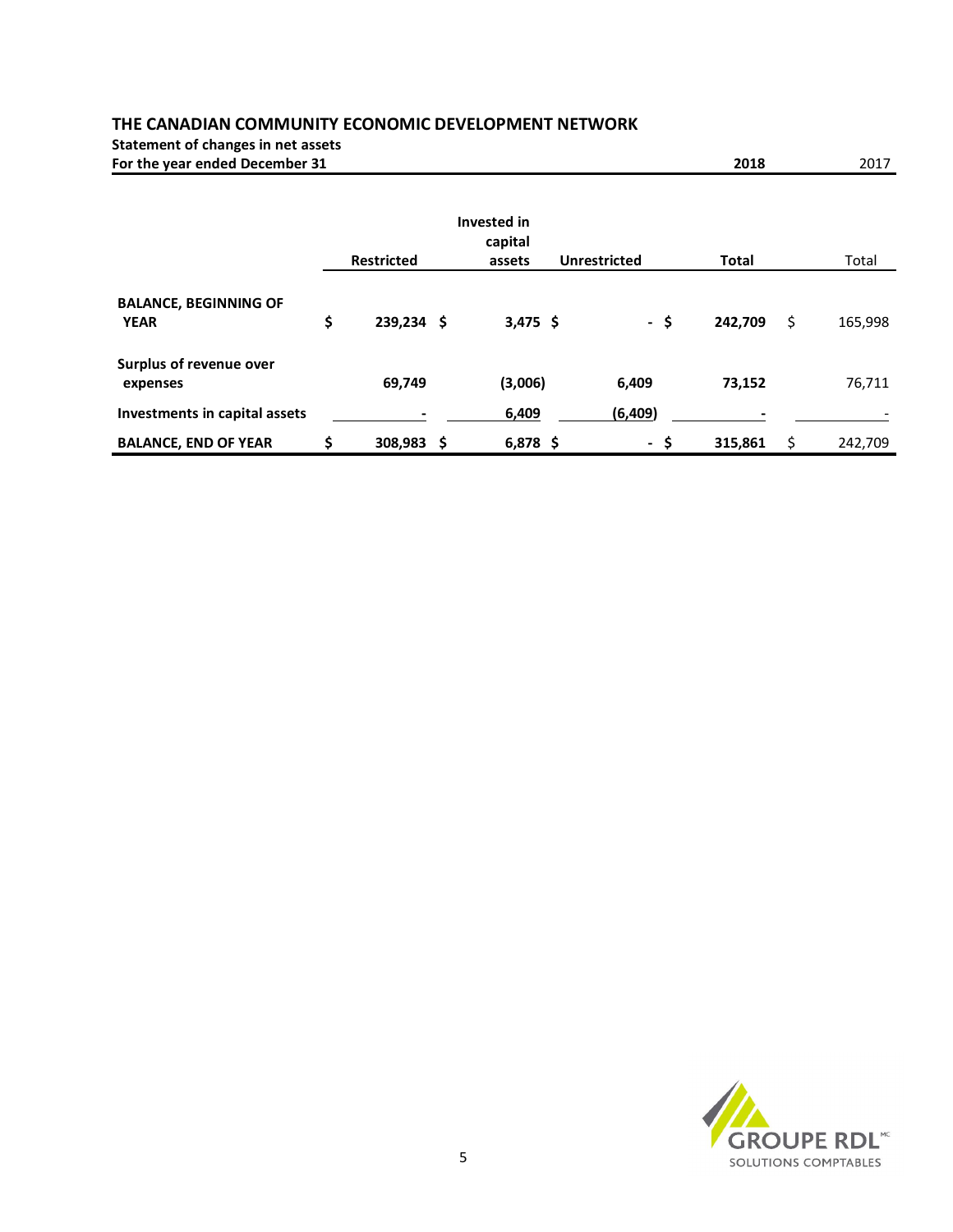| <b>Balance Sheet</b>                   |                  |         |
|----------------------------------------|------------------|---------|
| As at December 31                      | 2018             | 2017    |
|                                        |                  |         |
| <b>ASSETS</b>                          |                  |         |
| <b>CURRENT ASSETS</b>                  |                  |         |
| Cash and cash equivalents              | \$<br>424,235 \$ | 133,043 |
| Accounts receivable (note 4)           | 249,691          | 363,273 |
| Prepaid expenses                       | 10,822           | 11,351  |
|                                        | 684,748          | 507,667 |
| <b>CAPITAL ASSETS (note 5)</b>         | 6,878            | 3,475   |
|                                        | \$<br>691,626 \$ | 511,142 |
| <b>LIABILITIES</b>                     |                  |         |
| <b>CURRENT LIABILITIES</b>             |                  |         |
| Accounts payable (note 7)              | \$<br>79,525 \$  | 92,322  |
| Deferred revenue and contributions     | 296,240          | 176,111 |
|                                        | 375,765          | 268,433 |
| <b>NET ASSETS</b>                      |                  |         |
| <b>NETS ASSETS RESTRICTED</b>          | 308,983          | 239,234 |
| NETS ASSETS INVESTED IN CAPITAL ASSETS | 6,878            | 3,475   |
|                                        | 315,861          | 242,709 |
|                                        | \$<br>691,626 \$ | 511,142 |

On behalf of the Board:

\_\_\_\_\_\_\_\_\_\_\_\_\_\_\_\_\_\_\_\_\_\_\_\_\_\_\_\_\_\_\_\_\_\_\_\_\_\_\_, Director

\_\_\_\_\_\_\_\_\_\_\_\_\_\_\_\_\_\_\_\_\_\_\_\_\_\_\_\_\_\_\_\_\_\_\_\_\_\_\_, Director

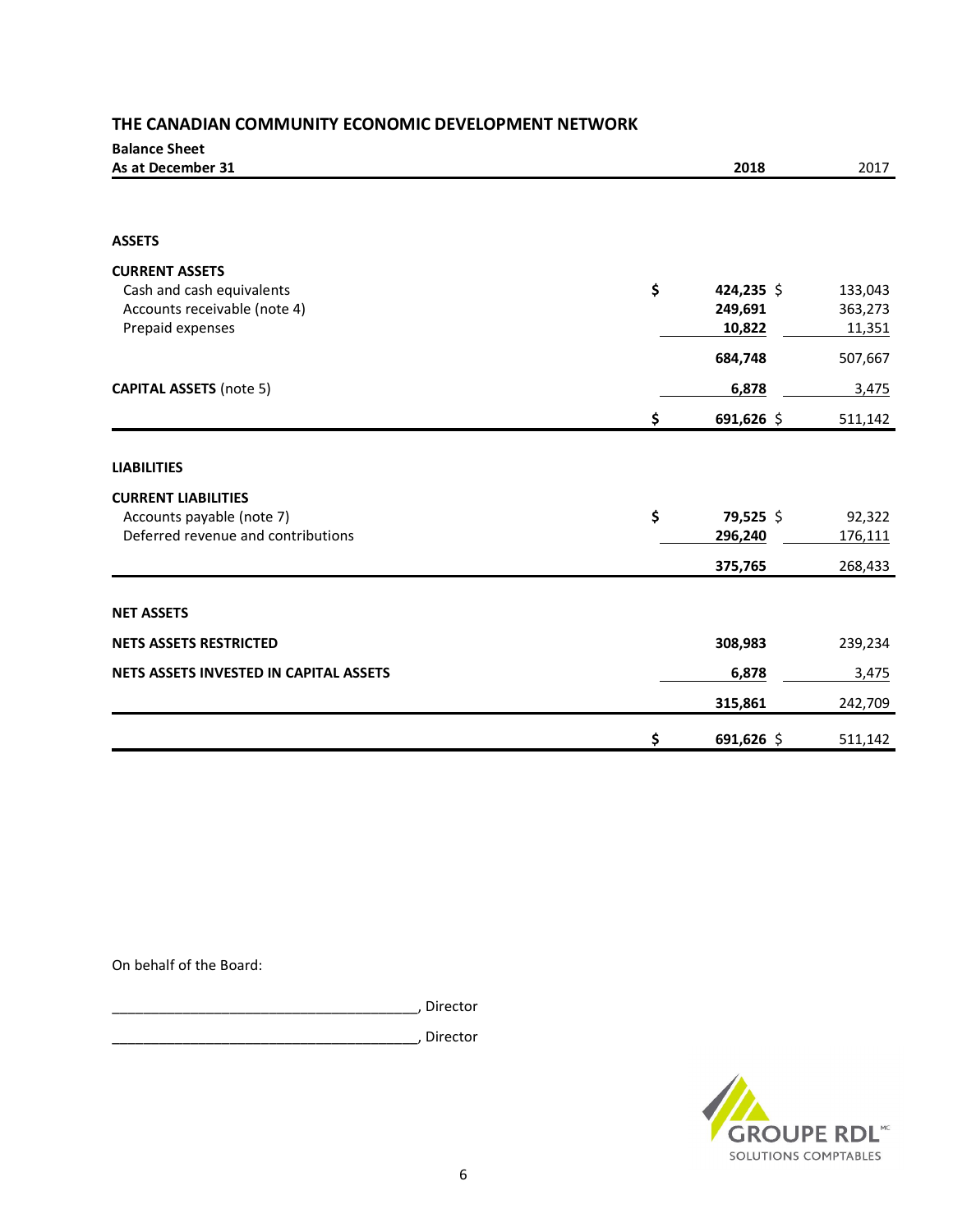| <b>Statement of Cash Flows</b>                           |                  |            |
|----------------------------------------------------------|------------------|------------|
| For the year ended December 31                           | 2018             | 2017       |
| <b>OPERATING ACTIVITIES</b>                              |                  |            |
| Surplus of revenue over expenses                         | \$<br>73,152 \$  | 76,711     |
| Adjustments for:                                         |                  |            |
| Amortization of capital assets                           | 3,006            | 1,347      |
|                                                          | 76,158           | 78,058     |
| Net change in non-cash working capital items             |                  |            |
| Accounts receivable                                      | 113,582          | (112, 715) |
| Prepaid expenses                                         | 529              | (3,008)    |
| Accounts payable                                         | (12, 797)        | 55,372     |
| Deferred revenue and contributions                       | 120,129          | (223,998)  |
|                                                          | 221,443          | (284, 349) |
|                                                          | 297,601          | (206, 291) |
| <b>INVESTING ACTIVITIES</b>                              |                  |            |
| Net change in advances to organizations                  |                  | 86,000     |
| Acquisition of capital assets                            | (6, 409)         | (4, 484)   |
|                                                          | (6, 409)         | 81,516     |
| NET INCREASE (NET DECREASE) IN CASH AND CASH EQUIVALENTS | 291,192          | (124, 775) |
| CASH AND CASH EQUIVALENTS, BEGINNING OF YEAR             | 133,043          | 257,818    |
| CASH AND CASH EQUIVALENTS, END OF YEAR (note 9)          | \$<br>424,235 \$ | 133,043    |

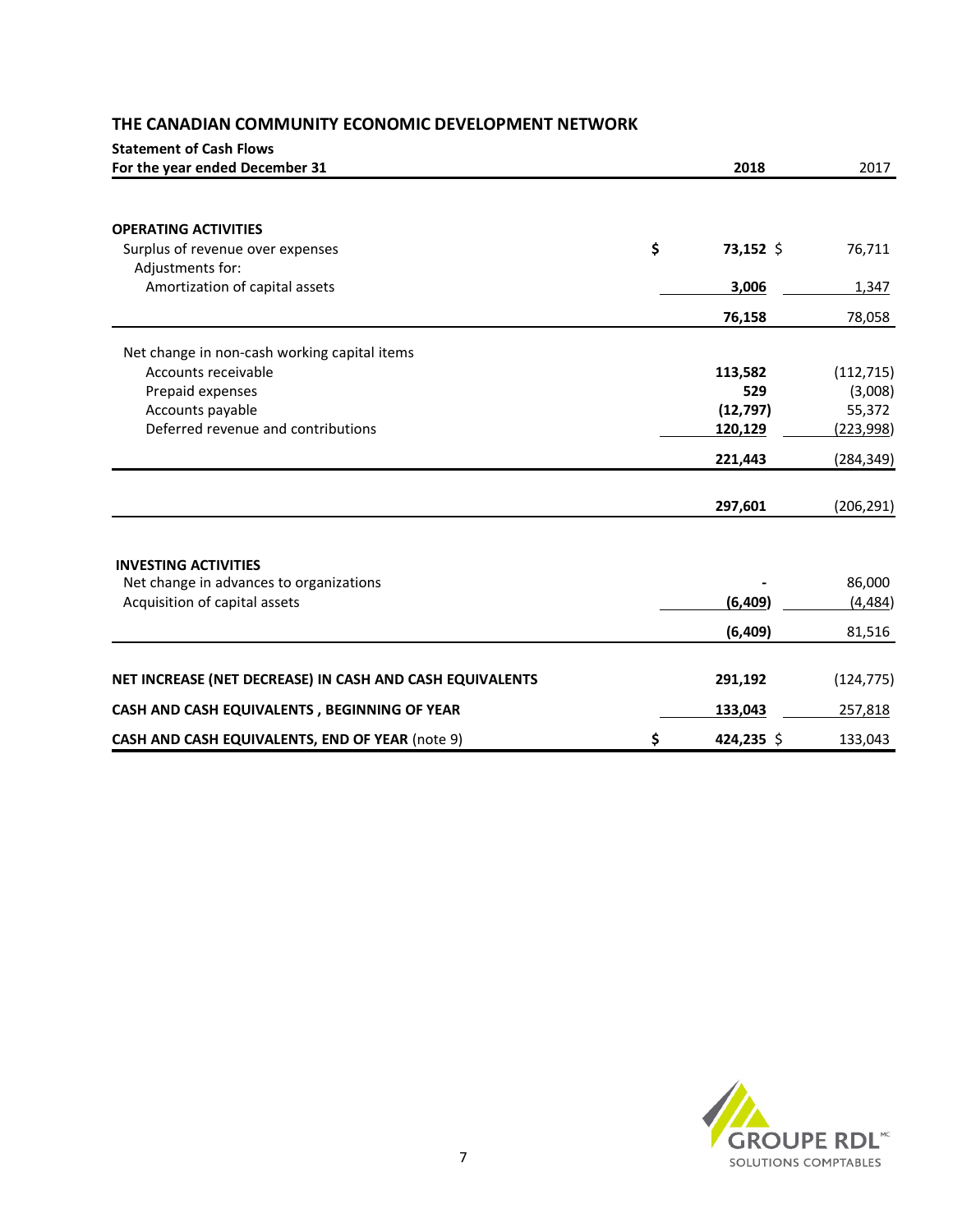### **1. ARTICLES OF INCORPORATION**

The Organization is governed under the Canada Not-for-profit Corporations Act and is consequently exempt from income taxes. The objects of the organization are to alleviate poverty, reduce unemployment, and relieve suffering in economically challenged communities.

#### **2. SIGNIFICANT ACCOUNTING POLICIES**

#### **Financial statements**

The Organization apply the Canadian Accounting Standards for non-profit organizations of the part III of the Canadian CPA handbook in accordance with Canadian generally accepted accounting principles.

#### **Use of estimates**

The preparation of financial statements in conformity with canadian accounting standards for non-profit organization requires management to make estimates that affect the reported amounts of assets and liabilities, the disclosure of contingent assets and liabilities at the date of the financial statements and the reported amounts of revenues and expenses during the reporting periods presented. Actual results could differ from estimates made by management.

#### **Revenues recognition**

#### *Contributions*

The Organization uses the deferral method of accounting for contributions. Restricted contributions are recognized as revenue in the year in which the related expenses are incurred. Unrestricted contributions are recognized as revenue when received or receivable if the amount to be received can be reasonably estimated and collection is reasonably assured. Endowment contributions are recognized as direct increases in net asset.

#### *Membership, event and other revenues*

The Organization recognizes its membership, event and other revenues when all significant acts have been completed and collection is reasonably assured.

#### **Cash and cash equivalents**

Cash and cash equivalents consist of working funds, bank account balances including bank overdrafts that vary over time from overdraft to cash, and highly liquid investments that can easily be converted on short notice into a predetermined cash amount without risk of significant variation in value.

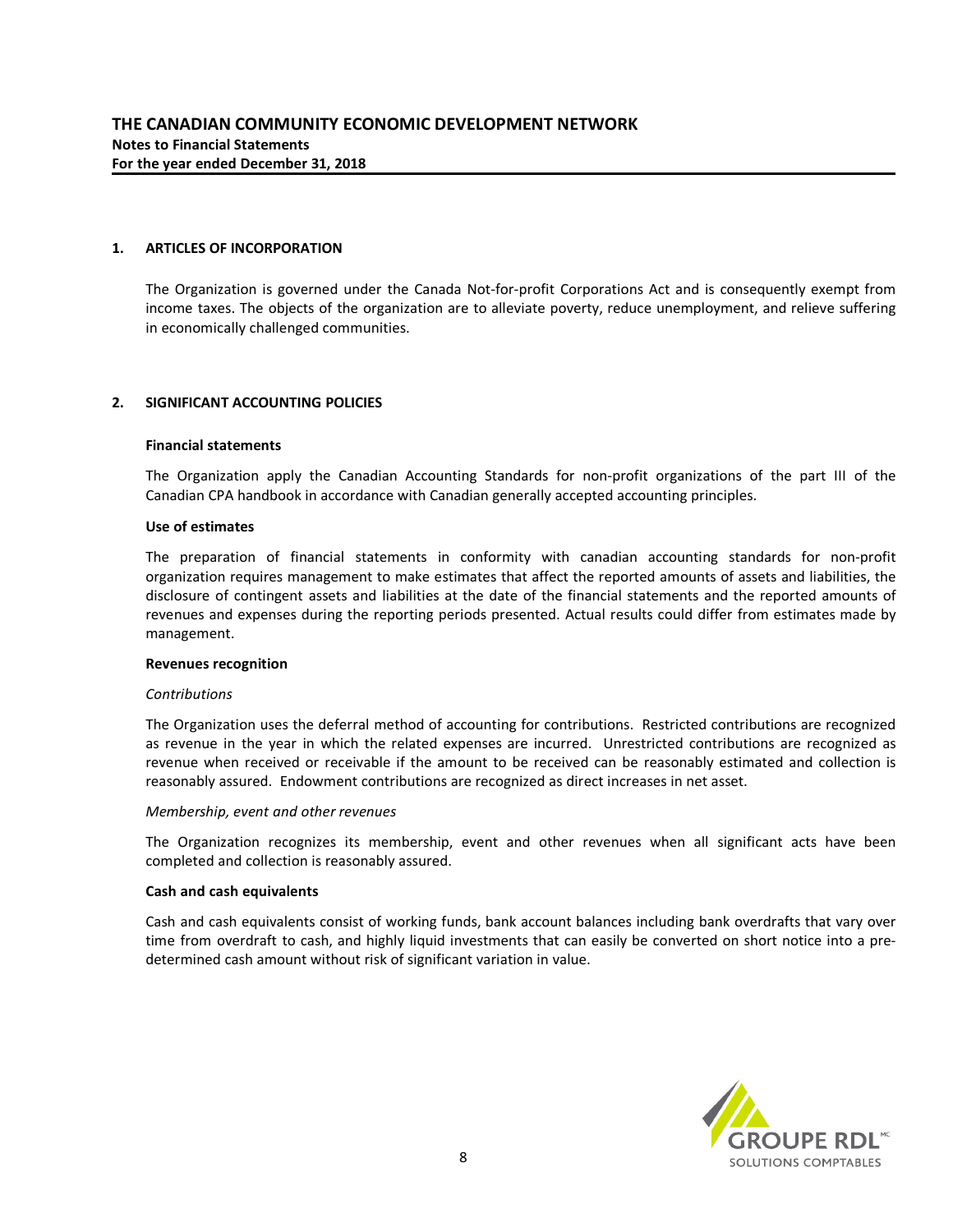### **2. SIGNIFICANT ACCOUNTING POLICIES (continued)**

#### **Financial instruments**

#### *Measurement of financial instruments*

The Organization initially measures its financial assets and liabilities at fair value, except for certain operations that are not concluded as an arm's length transaction.

It subsequently measures all of its assets and financial liabilities at amortized cost.

Financial assets measured at amortized cost are represented by cash and cash equivalents and accounts receivable

Financial liabilities measured at amortized cost are represented by the accounts payable.

#### *Impairment*

Financial assets measured at cost are tested for impairment if there are indications of possible impairment. The amount of impairment loss is recognized in net income. The impairment loss previously recognized shall be reversed to the extent of the improvement, either directly or by adjusting the allowance account, and must be no greater than the amount that would have been reported at the date of the reversal had the impairment not been recognized previously. This reversal is recognized in net income.

#### *Transaction costs*

The Organization recognizes its transaction costs in net income in the period incurred. However, financial instruments that are not subsequently measured at fair value are increased by the transaction costs directly attributable to the creation, issue or support.

#### **Capital assets**

Fixed assets are recorded at cost and depreciated over their estimated useful lives as follows:

|                    | <b>Depreciation</b>    |     |
|--------------------|------------------------|-----|
|                    | <b>Method</b><br>Rates |     |
|                    |                        |     |
| Computer equipment | Declining              | 45% |

#### **Impairment of long-lived assets**

When events or changes in circumstances indicate that the carrying amount of long-lived assets may not be recoverable, undiscounted estimated cash flows are projected over their remaining term and compared to the carrying amount. To the extent such projections indicate that future undiscounted cash flows are not sufficient to recover the carrying amounts of related assets, a charge is recorded to reduce the carrying amount to equal projected future discounted cash flows.

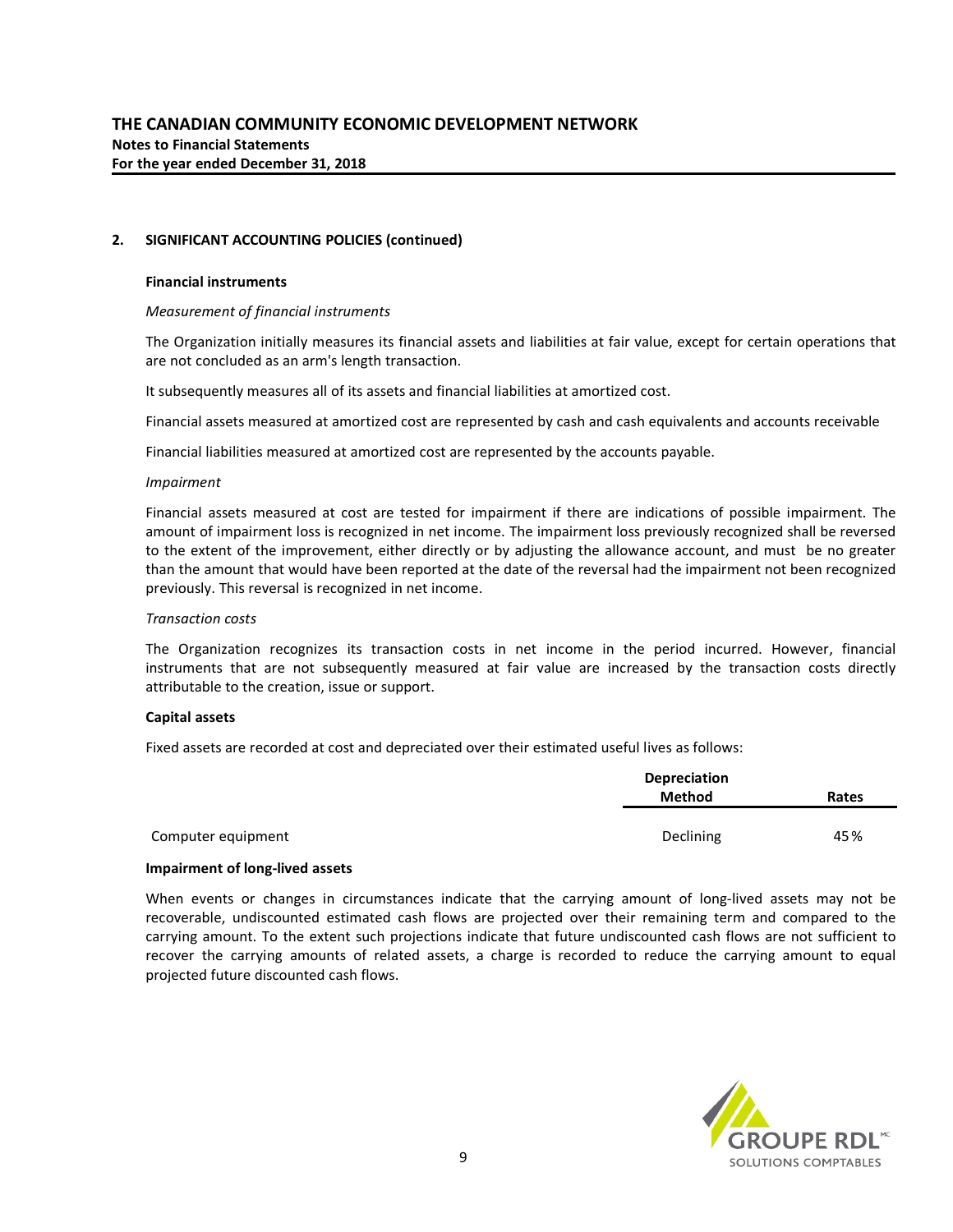# **3. INTERNALLY RESTRICTED NET ASSETS**

During the financial year, the Board of Directors decided to allocate an amount of \$69,748, thus bringing the total allocated amounts to \$308,982. In 2012, the Board of Directors adopted a reserve policy and decided to create two new funds: Sustainability Fund and Program Funds. Those allocations help to finance programs' and general activities when the financial resources of the organization are insufficient. The Organization cannot use those amounts received as allocation without the prior authorization of the Board of Directors. The amounts allocated are divided as follows:

|                     | 2018    | 2017    |
|---------------------|---------|---------|
| Sustainability Fund | 123,957 | 62,330  |
| Program Funds       | 185,025 | 176,904 |
|                     | 308,982 | 239,234 |

#### **4. ACCOUNTS RECEIVABLE**

|                        | 2018       | 2017    |
|------------------------|------------|---------|
|                        |            |         |
| Receivables            | 233,706 \$ | 349,473 |
| Interest               | 3,958      | 1,024   |
| Goods and services tax | 12,027     | 12,776  |
|                        | 249,691 \$ | 363,273 |

# **5. CAPITAL ASSETS**

|                                               |                    |                      | 2018            | 2017     |
|-----------------------------------------------|--------------------|----------------------|-----------------|----------|
|                                               |                    | Accumulated          | Net book        | Net book |
|                                               | Cost               | amortization         | value           | value    |
| Computer equipment<br>Furniture and equipment | 19,892 \$<br>2,110 | $13,014$ \$<br>2,110 | $6,878$ \$<br>- | 3,475    |
|                                               | $22,002$ \$        | $15,124$ \$          | $6,878$ \$      | 3,475    |

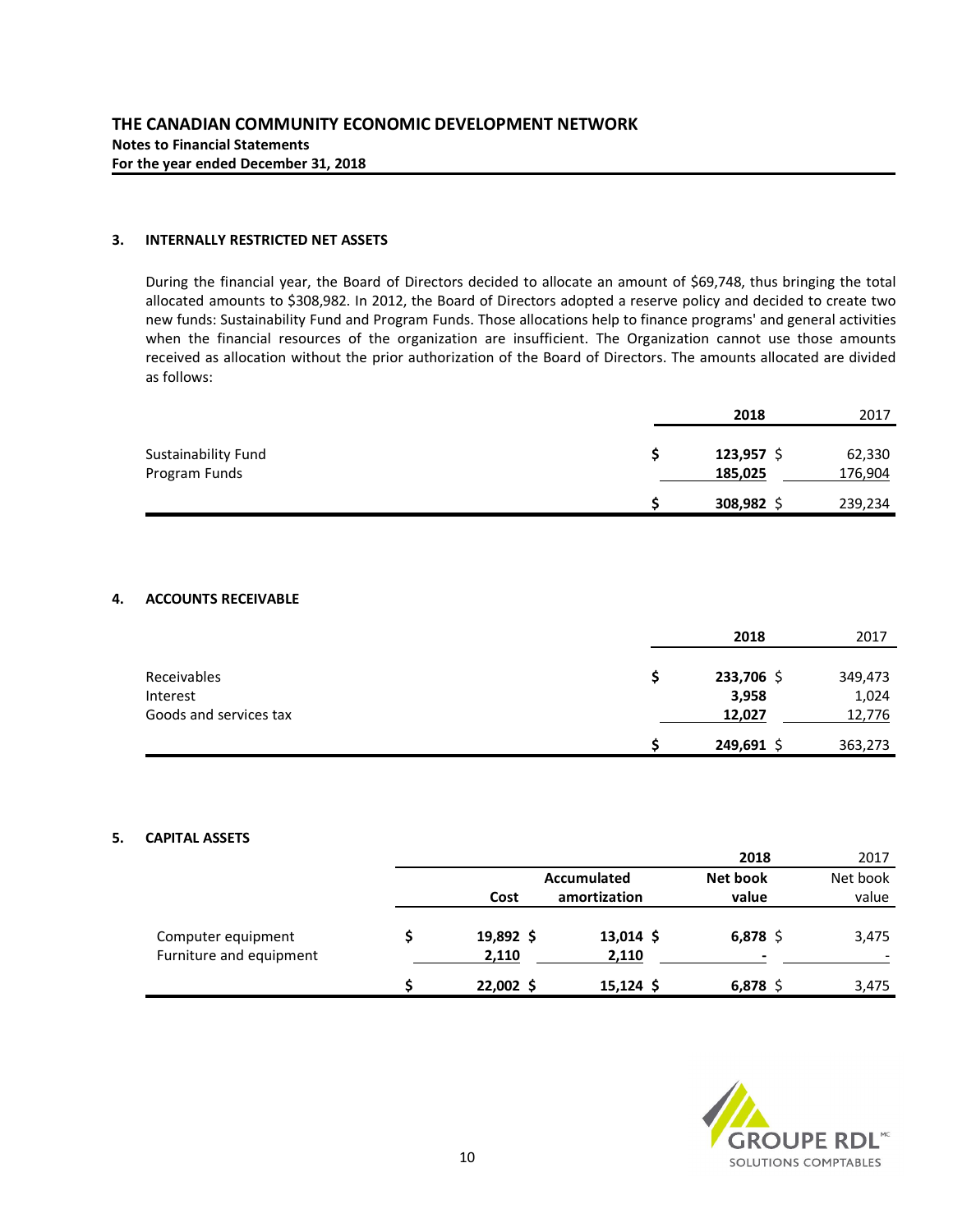# **6. LINE OF CREDIT**

The Organization benefits from an authorized line of credit for a total amount of \$50,000, bearing interest at prime rate plus 2.5%. The line of credit is renegotiable on a yearly basis.

# **7. ACCOUNTS PAYABLE**

|                            | 2018      | 2017   |
|----------------------------|-----------|--------|
| Accounts payable           | 56,653 \$ | 45,726 |
| Wages and benefits         | 22,372    | 24,793 |
| <b>Accrued liabilities</b> | 500       | 21,803 |
|                            | 79,525    | 92,322 |

# **8. DEFERRED REVENUES AND CONTRIBUTIONS**

Funds received in the current fiscal year that will be recognized as revenues in a subsequent year when all significant acts will be completed or when expenses will be engaged, are as follows:

|                             | 2018         | 2017    |
|-----------------------------|--------------|---------|
| Government contributions    | $169,671$ \$ | 80,052  |
| Community/Charitable sector | 87,325       | 58,792  |
| Other restricted income     | 20,677       | 18,563  |
| Membership                  | 18,597       | 18,704  |
|                             | 296,270 \$   | 176,111 |

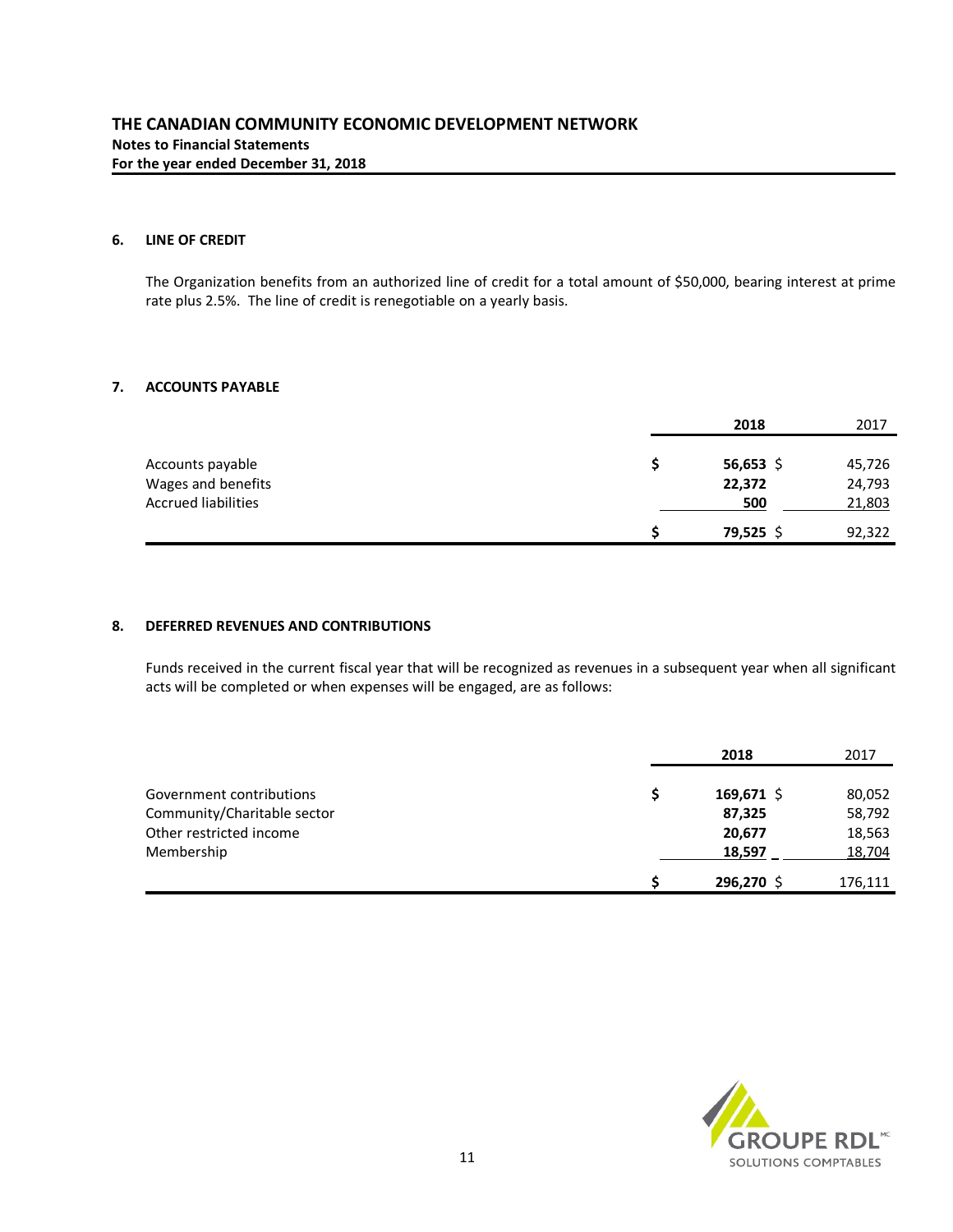# **9. INFORMATION ON CASH FLOWS**

#### **Cash and cash equivalents**

|               | 2018    | 2017    |
|---------------|---------|---------|
| Cash          | 266,735 | 75,543  |
| Term deposits | 157,500 | 57,500  |
|               | 424,235 | 133,043 |

#### **10. FINANCIAL RISKS**

#### **Liquidity risk**

Liquidity risk is the risk that an entity encounters difficulty in meeting obligations associated with financial liabilities. The Organization is exposed to this risk mainly regarding its accounts payable. Management believes that the Organization has the liquidity to meet its commitments.

#### **Credit risk**

Credit risk is the risk that one party to a financial instrument will cause a financial loss for the other party by failing to discharge an obligation. The main credit risks for the Organization are related to the clients. The Organization extends credit to its customers in the ordinary course of business. Thus, the Organization is exposed to a concentration of credit on its clients. As at December 31, 2018, a sum of \$186,204 was due from two customers.

#### **Market risk**

Market risk is the risk that the fair value or future cash flows of a financial instrument will fluctuate because of changes in market prices. Market risk comprises three types of risk: currency risk, interest rate risk and other price risk. The Company is mainly exposed to interest risk.

#### **Interest rate risk**

Interest rate risk is the risk that the fair value or future cash flows of a financial instrument will fluctuate because of changes in market interest rates. The instruments with a fixed interest rate subjugates the Company to a risk of fair value and those with a variable interest rate, to a risk of cash flows. The Company is exposed to the interest rate risk regarding its financial instruments with a variable interest rate. Management believes that a change in the interest rate of 1% would not have any significant impact on the results or the financial condition of the Company.

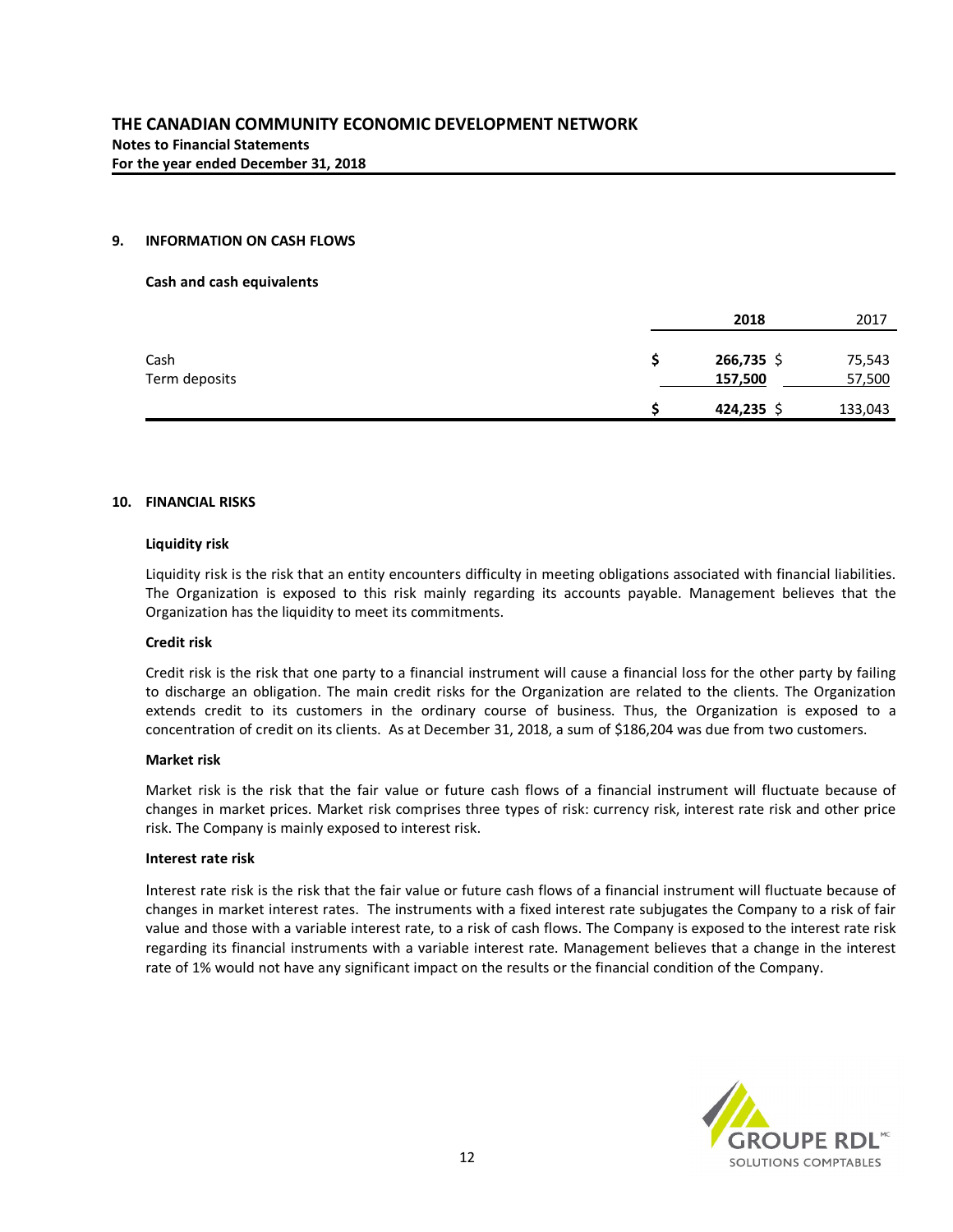# **11. COMMITMENTS**

#### **Leases**

The Organization rents office space under leases maturing between June 2019 and August 2020. The future minimum rents totalled \$43,600 and include de following payments for the next two years:

| 2019 | Ś | 32,754 |
|------|---|--------|
| 2020 | S | 10,846 |

#### **12. COMPARATIVE FIGURES**

Certain figures of 2017 have been reclassified to make their presentation identical to that adopted in 2018.

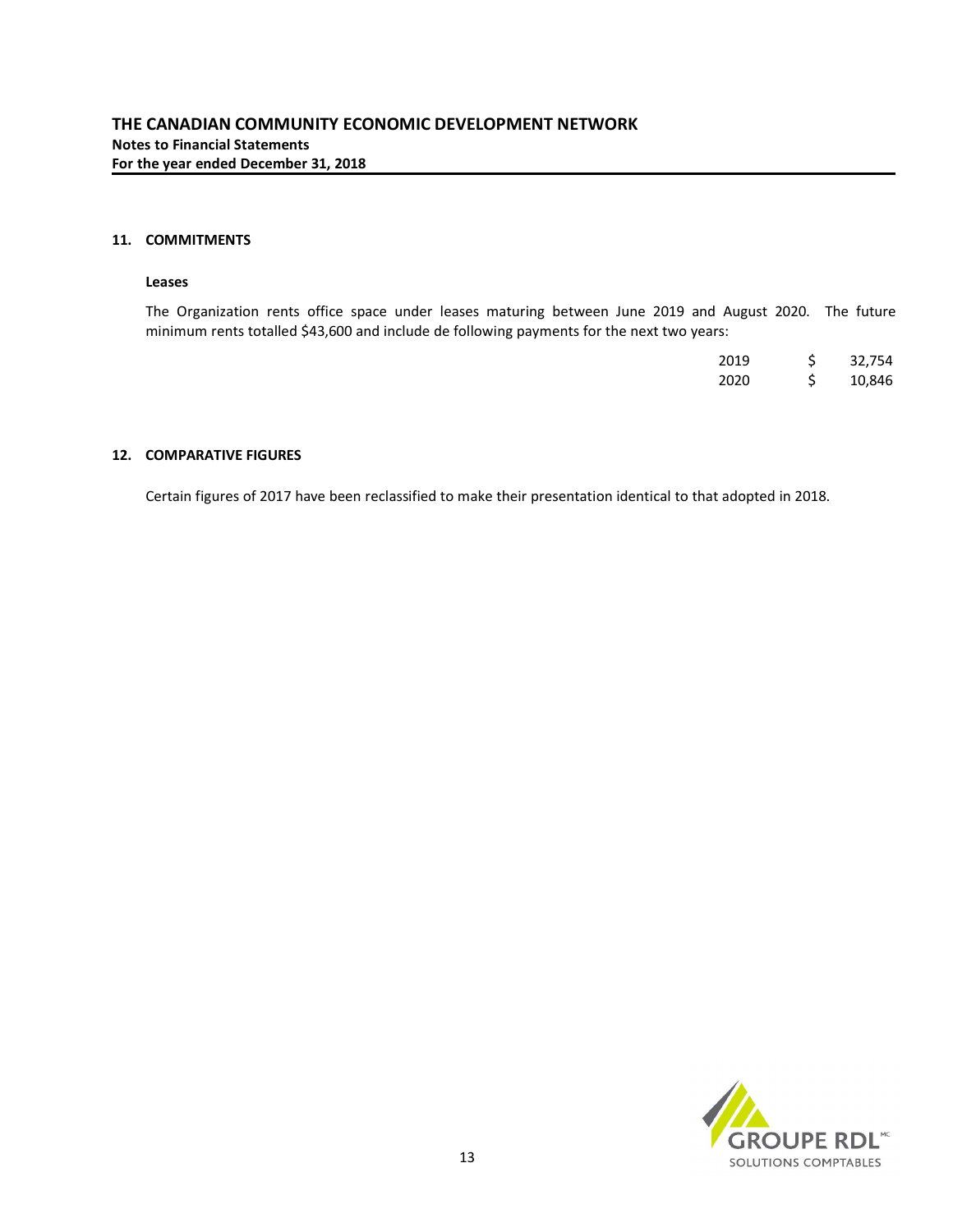| <b>Supplementary Information</b> |      |      |
|----------------------------------|------|------|
| For the year ended December 31   | 2018 | 2017 |

### **SCHEDULE A DIRECT PROJECT COSTS**

| Contractors                                 | \$<br>$652,239$ \$ | 820,273   |
|---------------------------------------------|--------------------|-----------|
| Communications                              | 11,293             | 17,041    |
| Travel and meals                            | 23,201             | 34,663    |
| Professional development                    | 20,705             | 8,148     |
| Credit card processing fees                 | 1,951              | 2,800     |
| Materials and supplies                      | 13,166             | 17,207    |
| Promotion, design and publications          | 26,154             | 29,708    |
| Meeting, events, rooms and equipment rental | 94,995             | 115,297   |
| Grants                                      | 2,600              | 26,600    |
| Translation                                 | 11,079             | 13,766    |
|                                             | \$<br>857.383 \$   | 1,085,503 |

# **SCHEDULE B BOARD, COMMITTEES AND MEMBERS**

| Meeting, travel and meals     | c   | $23,696$ \$ | 33,582  |
|-------------------------------|-----|-------------|---------|
|                               |     |             |         |
|                               |     |             |         |
| <b>SCHEDULE C STAFF COSTS</b> |     |             |         |
| Wages and benefits            | \$. | 987,106 \$  | 803,405 |